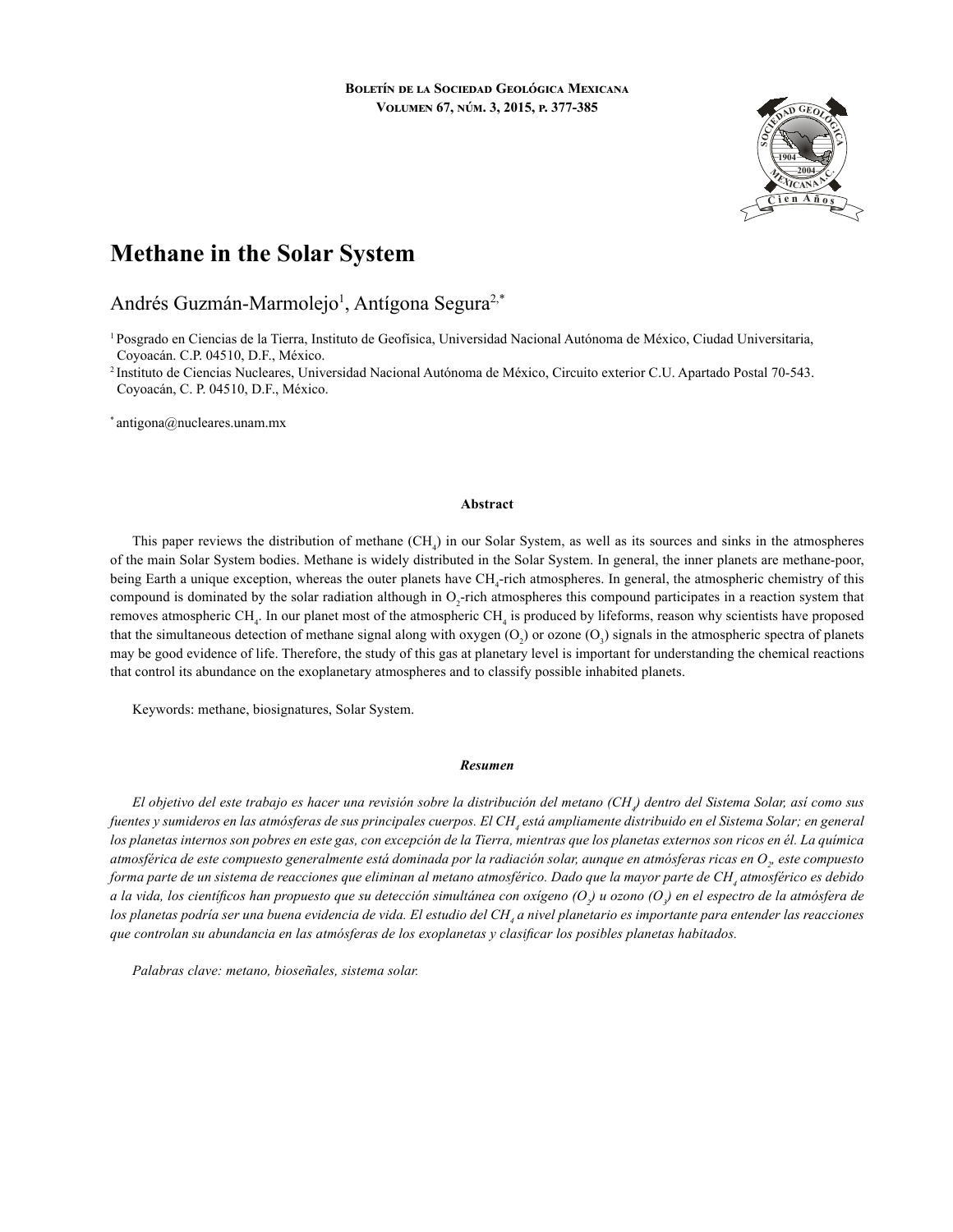# **1. Distribution of methane in the Solar System**

The Solar System was formed by the gravitational collapse of a primordial gas nebula. The center of this nebula collapsed faster than its outer edge, forming the Sun at the center and a protoplanetary disc around, latter processes formed planets from the dust (Cloutier, 2007). The temperature in the inner protoplanetary disc near the Sun was high enough to evaporate volatiles like methane, which is decomposed by photolysis and it is dragged later by the solar wind. In the outer regions of the protoplanetary disc, the low temperatures allowed that ices and volatiles could be preserved. The result is CH<sub>4</sub>-poor terrestrial planets in the inner Solar System and  $\text{CH}_4$ -rich big planets in the outer (Cloutier, 2007).

Methane is preserved in ices called clathrates, these solids present structures that can capture methane in their interior. They play an important role in the stabilization and dispersion of molecules in the Solar System because they are present in many kinds of environments with a wide range of pressures and temperatures (Miller, 1961; Thompson *et al*., 1987). Here, we review the  $CH<sub>4</sub>$  abundances in planets and small bodies of the Solar System.

#### **2. Inner planets**

Inner planets are the four closest planets to the Sun: Mercury, Venus, Earth, and Mars. They are small planets composed of silicates and iron. Volatiles in inner planet atmospheres as Mercury, Venus, Earth and Mars, are mainly the result of degassing from their interiors (Cloutier, 2007).

### 2.1. Mercury and Venus

Mercury has a tiny atmosphere mainly formed by He,  $H_2$ , O2 , Na, Ca, K and water vapor (Broadfoot *et al*., 1974; Potter and Morgan, 1985, 1986). Measurements with the Mercury Laser Altimeter ─MErcury Surface, Space ENvironment, GEoche-mistry, and Ranging (MESSENGER), confirmed the long held idea that Mercury contains impact-derived deposits of volatiles than may include organics (Neumann *et al*., 2013; Paige *et al*., 2013). These deposits are located in permanently shadowed zones of the north polar region where the regolith has temperatures similar to those of the icy Galilean satellites, allowing the cold-trapping of materials from comets and rich-volatile meteorites (Neumann *et al*., 2013). Methane is present in comets but thermal stability models do not predict its presence in cold-traps due to its higher volatility compared to water (Zhang and Paige, 2009). Gibson (1977) proposed a volatile cycle for Mercury, starting with the production of simple molecules  $(H_2, H_2O, CH_4, NH_3, etc.)$  by solar-wind ions implanted into the planet's silicate surface. These chemical species would be outgassed and then cold-trapped in colder regions of the planet. Until now, no detection of methane

has been reported for this planet.

Venus has a thick atmosphere mainly formed by  $CO<sub>2</sub>$ (96 %) and N<sub>2</sub> (3 %) (Niemman *et al.*, 1980). The Pioneer spacecraft instruments detected  $\text{CH}_4$  in Venus atmosphere (1000 – 6000 ppm) and many other gases (Oyama *et al*., 1980). Nevertheless, measurements of  $CH_3D/CH_4$  ratio of  $5 \times 10^{-3}$  caused controversy because atmospheric evolution models predicted a  $CH_3D/CH_4$  ratio of  $9 \times 10^{-2}$ . A plausible explanation is that the  $CH_4$  was the result of the reaction between some highly deuterated molecules in Venus atmosphere and terrestrial  $\text{CH}_4$  that contaminated the instruments (Donahue and Hodges, 1993).

Based on the detection of  $NH_3$ , HCl, and  $H_2O$  in the Venus atmosphere, along with the fact that there is a strong possibility of electrical discharge in the atmosphere as a result of thermal convective turbulence, Otroshchenko and Surkov (1974) proposed that organic compounds could be formed in the atmosphere. Their hypothesis was experimentally tested, finding  $CH<sub>4</sub>$  and other low-mass molecules. The studies of Otroshchenko and Surkov (1974) show that presence of organic compounds in the Venus atmosphere is a strong possibility.

# 2.2. Earth

 $CH<sub>4</sub>$  levels in the atmosphere are currently around 1.6 – 1.8 ppmv, the enhanced greenhouse effect caused by a molecule of methane is about 8 times that of a molecule of  $CO<sub>2</sub>$  (Houghton, 2005). CH<sub>4</sub> is homogeneously mixed in the troposphere while in the upper atmosphere the highest concentrations are at the Ecuador (http://earthobservatory. nasa.gov).  $\text{CH}_4$  levels have changed over the history of the Earth, before the emergence of life,  $\text{CH}_4$  sources were geological.

The emergence of life increased the levels of  $\text{CH}_4$  in an atmosphere without free oxygen, where  $\text{CH}_4$  could have lifetimes of 5000 – 10000 years and reach concentrations of 1000 ppmv (Kasting and Siefert, 2002). Then, when oxygenic photosynthesis increased  $O_2$  levels in the atmosphere, CH<sub>4</sub> decreased because of a set of reactions that will be described at the end of this section. Numerical models show that, today, the thermodynamic equilibrium value for CH<sub>4</sub> is  $> 10^{-35}$ , in volume fraction, however its abundance is approximately 1.7×10-6 (Sagan *et al*., 1993).  $CH<sub>4</sub>$  is almost totally produced by biological sources and the abiotic sources represent less than 10 % (Levine *et al.*, 2010). The pristine ice cores store a record of  $CH<sub>4</sub>$ concentrations of thousands of years. Analysis of these cores show that  $\mathrm{CH}_4$  abundances ranged from 0.35 ppmv to 0.8 ppmv corresponding to glacial and interglacial periods (*e.g*., Legrand *et al*., 1988; Chappellaz *et al*., 1990; Raynaud *et al*., 1993; Brook *et al*., 1996; Petit *et al*., 1999; Spahni *et al.*, 2005; Loulergue *et al.*, 2008). CH<sub>4</sub> has increased its atmospheric concentration since pre-industrial time to be relatively constant around 1.7 ppmv (Dlugokencky *et al*., 2003). Recently,  $CH<sub>4</sub>$  is calling the attention of scientists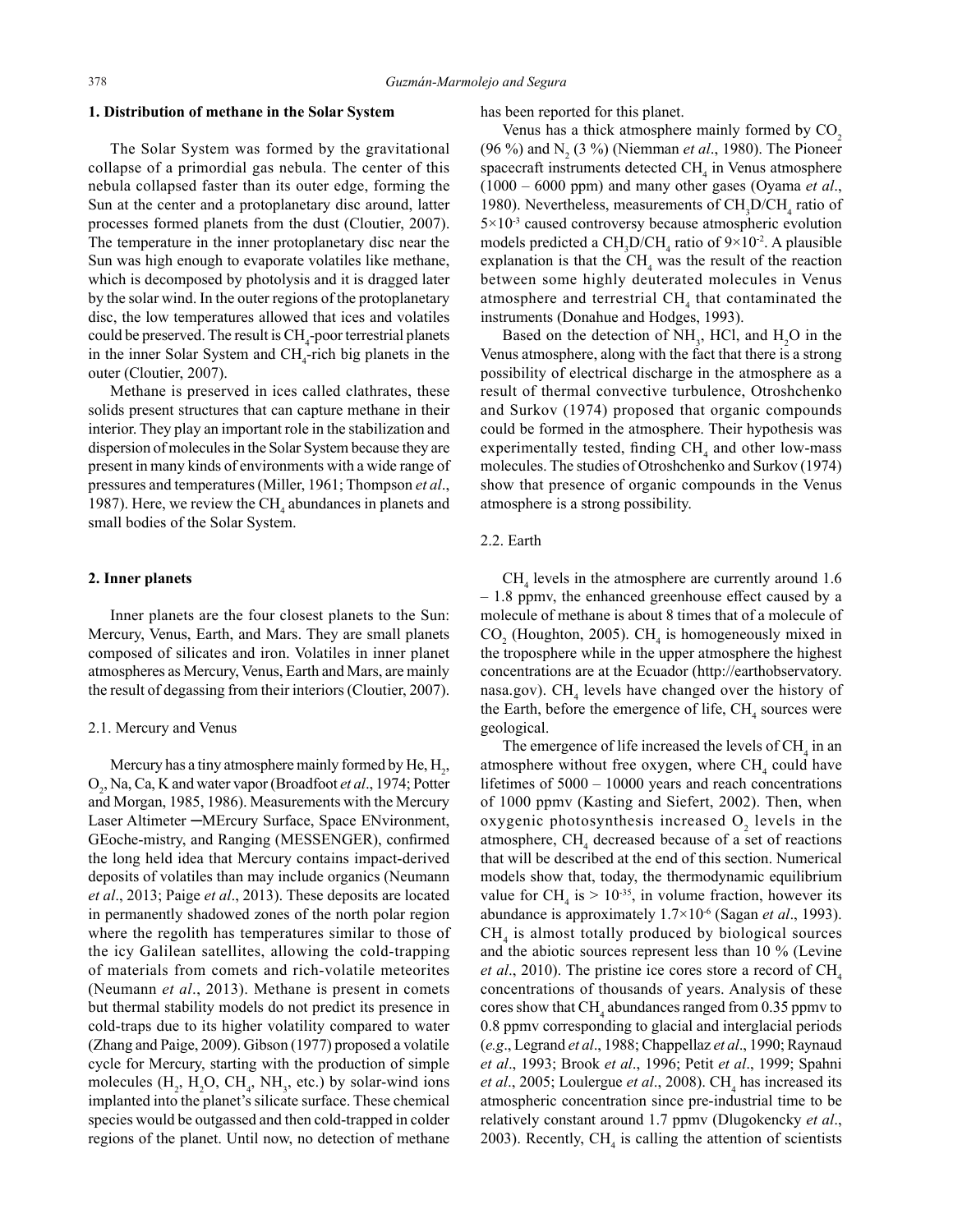studying climate change due to its capability as greenhouse gas. Today near to 50 % of  $\text{CH}_4$  global emissions are produced by human activity (mining, industry, farming, and ranching) causing an imbalance between their sources and sinks of 30 Tg year<sup>1</sup>, approximately, contributing from 4 % to 9 % of greenhouse effect (Lelieveld *et al*., 1998; Wuebbles and Hayhoe, 2002; Houghton, 2005).

It is estimated that all CH<sub>4</sub> sources produce 600 Tg yr<sup>-1</sup>, approximately. There are no chemical reactions forming  $CH<sub>4</sub>$ in atmospheres such as Earth (Levine *et al*., 1985). Here, almost all CH<sub>4</sub> is produced by methanogen microorganisms. Methanogens can form  $CH_4$  by two ways: 1) using  $CO_2$  in the reaction  $CO_2 + 4H_2 \rightarrow CH_4 + 2H_2O$  (Thauer, 1998) or, 2) using organic molecules as electron terminal acceptors, for example acetic acid, methanol, or methylamine, in the reaction  $\text{CH}_3\text{COOH} \rightarrow \text{CH}_4 + \text{CO}_2$  (Fukuzaki *et al.*, 1990). Table 1 summarizes the  $CH<sub>4</sub>$  sources. The major biological sources of methane are wetlands, followed by digestion of animals such as ruminants and decomposition of biomass. An important source, linked to human activity, is the production of energy. Other minor sources are the animal activity such as arthropods and decomposition of sediments and bacterial activity in marine environments. While the only known abiotic source is the serpentinization process and contributes with 3 % of methane emissions.

Serpentinization takes place in hydrothermal systems similar to the Lost City, located in the middle of Atlantic Ocean. In these sites, it is commonly said that  $CH<sub>4</sub>$  is formed by serpentinization but in fact,  $\text{CH}_4$  is byproduct of a Fischer–Tropsch type reaction after to serpentinization process. In the Fischer-Tropsch reaction,  $CO_2$  is reduced by H<sub>2</sub> forming CH<sub>4</sub>: CO<sub>2</sub> + 4H<sub>2</sub> $\rightarrow$  CH<sub>4</sub> + 2H<sub>2</sub>O. This

Table 1.  $\text{CH}_4$  sources on Earth.

| Source                                  |             | Tg year <sup>-1</sup> | $\frac{0}{0}$ |  |  |
|-----------------------------------------|-------------|-----------------------|---------------|--|--|
| <i>Biogenic</i>                         |             |                       |               |  |  |
| Wetlands <sup>a,b</sup>                 | (Including) | 225                   | 37            |  |  |
| crops such as rice)                     |             |                       |               |  |  |
| Decomposition of biomass <sup>a,b</sup> |             | 105                   | 17            |  |  |
| (Litter, humus, landfills)              |             |                       |               |  |  |
| Animals <sup>a</sup>                    |             | 115                   | 19            |  |  |
| (Including livestock)                   |             |                       |               |  |  |
| Arthropods <sup>b</sup>                 |             | 20                    | 3             |  |  |
| Oceans and water bodies <sup>a,b</sup>  |             | 15                    | 3             |  |  |
| (Including decomposition of             |             |                       |               |  |  |
| sediment and bacterial activity         |             |                       |               |  |  |
| in marine environments)                 |             |                       |               |  |  |
| Energy Production <sup>a</sup>          |             | 110                   | 18            |  |  |
| (Extraction of fuels)                   |             |                       |               |  |  |
| Abiogenic                               |             |                       |               |  |  |
| a,b<br>Serpentinization                 |             | 16                    | 3             |  |  |

Sources reported by (a) Houweling *et al*., 2006, (b) Anderson *et al*., 2010.

reaction needs metal catalysts such as Fe, Co, and Ni, and temperatures and pressures in the range of 200 ºC to 350 ºC and 20 bars to 30 bars (Schulz, 1999). The  $H<sub>2</sub>$  used in the Fischer–Tropsch reaction is a product of serpentinization. In serpentinization, hydrolysis of olivine minerals ((Mg,Fe)2SiO<sub>4</sub>) form serpentine (Mg<sub>3</sub>Si<sub>2</sub>O<sub>5</sub>(OH)<sub>4</sub>), brucite  $(Mg(OH)_2)$ , magnetite (Fe<sub>3</sub>O4), and H<sub>2</sub>:

 $3Fe_2SiO_4 + 2H_2O \rightarrow 3SiO_2 + 2Fe_3O_4 + 2H_{2(ac)}$ 

$$
3\text{Mg}_2\text{SiO}_4 + \text{SiO}_2 + 4\text{H}_2\text{O} \rightarrow 2\text{Mg}_3\text{Si}_2\text{O}_5(\text{OH})_4
$$

 $2\text{Mg}_2\text{SiO}_4 + 3\text{H}_2\text{O} \rightarrow \text{Mg}_3\text{Si}_2\text{O}_5(\text{OH})_4 + \text{Mg}(\text{OH})_2$ Serpentinization reactions are possible from 1 bar to 5 kbars, temperatures from 0 °C to 500 °C, and  $Fe^{2+}$  abundances from 1 % to 50 % (Oze and Sharma, 2005).

In contrast to the numerous  $\text{CH}_4$  sources, there are only three sinks. Table 2 summarizes the sinks of  $\text{CH}_4$ . The major of those occur in the troposphere where the reaction of oxidation of  $\text{CH}_4$  by hydroxyl radical (OH) leads mainly formaldehyde  $(CH_2O)$ ; such reaction is responsible for removing almost 90 % of atmospheric  $\text{CH}_4$ . OH radical is byproduct in photolysis of  $O<sub>3</sub>$  by UV-B radiation (Rohrer y Berresheim, 2006). OH radical rapidly reacts with  $CH<sub>4</sub>$ removing it from the atmosphere:

O2 + *hv* (180 - 240 nm) → O + O O2 + O → O<sup>3</sup> O3 + *hv* (200 - 300 nm) → O(<sup>1</sup> D) + O2 O(1 D) + H2 O → 2OH CH4 + OH → CH<sup>3</sup> + H2 O

Where *hv* is the energy of a photon with frequency *v* and *h* is the Panck constant. The remaining  $\text{CH}_4^{}$  is removed trough soil oxidation, and transport to the stratosphere (Wuebbless and Hayhoe, 2002; Houweling *et al*., 2006; Anderson *et al*., 2010). After being produced, either by biological activity or serpentinization, methane may be stored in clathrates. Gas hydrates belong to a general class of inclusion compounds commonly known as clathrates. Clathrates owe their existence to the ability of  $H_2O$  molecules to assemble via hydrogen bonding and form polyhedral cavities. Molecules like methane or carbon dioxide are of an appropriate size such that they fit within cavities formed by the host material (*e.g.*, Kvenvolden, 1993). Methane hydrates are particularly important (Mahajan *et al*., 2007). Within clathrates there are no chemical bond involved between the water molecules and the gas molecules other than Van der Waals forces, but the presence of guest molecules inside the ice crystals makes the structure more stable. In fact, the guest molecules stabilize the structure enough for raising the melting point

Table 2.  $CH<sub>4</sub>$  sinks on Earth.

| Sink                                     | $Tg \, year^{-1}$ | $\frac{0}{0}$ |
|------------------------------------------|-------------------|---------------|
| Tropospheric OH <sup>c</sup>             | 500               | 88            |
| Soil oxidation <sup>a,b,c</sup>          | 30                |               |
| Transport to stratosphere <sup>a,c</sup> | 40                |               |

Sinks reported by (a) Houweling *et al*., 2006, (b) Anderson *et al*., 2010, (c) Wuebbless and Hayhoe, 2002.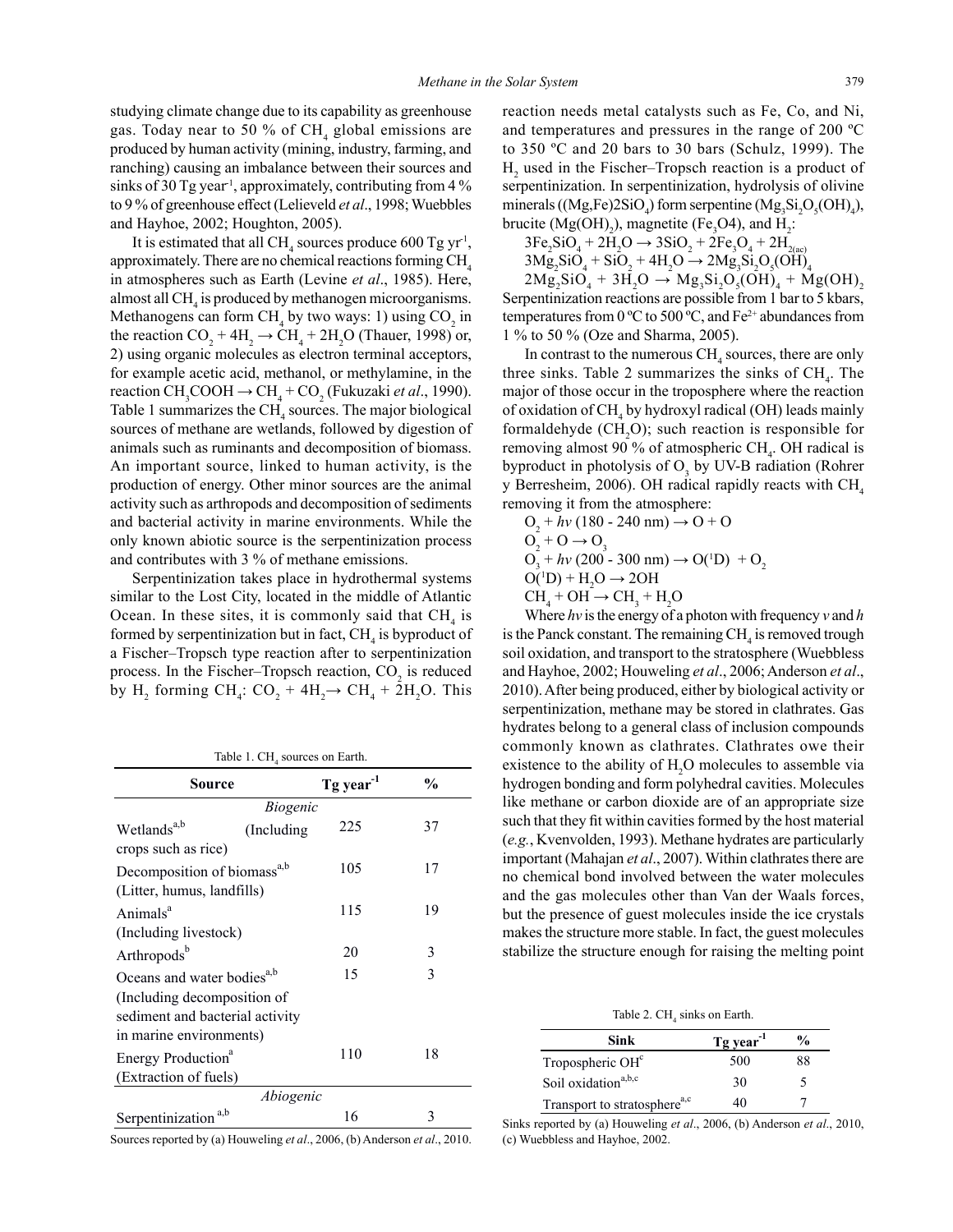of the ice to several degrees above 0 °C (Miller, 1961). There are two different reservoirs for clathrates. They can be found both within and under permafrost in arctic regions and also within a few hundred meters of the seafloor on continental slopes and in deep seas and lakes (Hester and Brewer, 2008).The permafrost is soil, sediment, or rock that is continuously frozen (temperature  $\leq 0$  °C) for at least two consecutive years (Anderson *et al*., 2010). Permafrost is the largest CH<sub>4</sub> reservoir in Earth. Estimates of the global inventory of methane clathrate may be  $3 \times 10^{18}$  g of carbon (Buffett and Archer, 2004). Permafrost acts as an impermeable lid, preventing  $\text{CH}_4$  escape through the seabed. Moreover, sub-sea permafrost is potentially more vulnerable to thawing than terrestrial permafrost. A consequence of climate warming is the partial thawing and failure of subsea permafrost and thus an increased permeability for gases. Shakhova *et al.* (2010a) estimate the total amount of carbon preserved within permafrost, only in the East Siberian Arctic Shelf (ESAS), to be  $\sim$ 1.4×10<sup>15</sup> g. Shakhova *et al.* (2010b) estimated the annual outgassing from the shallow ESAS of 7.98 Tg  $CH<sub>4</sub>$ . This amount is of the same magnitude as existing estimates of total methane emissions from the entire world ocean (*e.g*., Anderson *et al*., 2010).

Because methane is also a greenhouse gas, release of even a small percentage of total deposits could have a serious effect on Earth's atmosphere. A conservative estimate by Boswell and Collett (2011) for the global gas hydrate inventory is ~1.8×10<sup>15</sup> g C, corresponding to a CH<sub>4</sub> volume of  $\sim$ 3.0 $\times$ 10<sup>15</sup> m<sup>3</sup> if CH<sub>4</sub> density is considered to be 0.717 kg m<sup>-3</sup>. In the unlikely event that 0.1 % (1.8 Tg C) of this  $CH<sub>4</sub>$  were instantaneously released to the atmosphere, CH<sub>4</sub> concentrations would increase to  $\sim$  2900 ppb from the 2005 value of ~1774 ppb (IPCC, 2007).

#### 2.3. Mars

Mars is an especial case. Thermodynamic calculations predict CH<sub>4</sub> should not exist in its atmosphere (Levine et al., 2010), however a CH<sub>4</sub> signal was discovered by Krasnopolsky *et al*. (1997) using the Fourier Transform Spectrometer of the Kitt Peak National Observatory (Arizona, USA). The authors estimated 0.07 ppm of atmospheric CH<sub>4</sub>. Later, in 2004, two groups (Krasnopolsky *et al*., 2004; Formisano *et al*., 2004) reported abundances of 0.01 ppm using the instruments on board of the Mars Express. Zahnle *et al*. (2011) doubt the detection of  $CH<sub>4</sub>$  in Mars, arguing that  $CH<sub>4</sub>$  abundances estimated by Krasnopolsky *et al*. (2004) and Formisano *et al*. (2004) were supported on tenuous signals slightly distinguishable from the noise, however Mumma *et al*. (2009) reported a clear signal of CH<sub>4</sub> and his calculations confirm CH<sub>4</sub> abundances of 0.01 ppm.

In 2010, Fonti and Marzo made distribution map of methane on the Martian surface. They identify three localized sources on the Martian surface, related to probable underground water reservoirs. Their analyses suggest that  $CH<sub>4</sub>$  abundances vary throughout seasonal cycles.

There are some hypotheses about the sources and sinks of CH4 in Mars. For example, Krasnopolsky *et al*. (2004) considered that degassing from the interior of the planet is unlikely due to the lack of geologic activity. Bar-Nun and Dimitrov (2007) proposed that photolysis of  $H_2O$  in the presence of CO can generate  $\text{CH}_4$ , however Krasnopolsky (2007) argues that it is not possible due to the kinetic chemistry of Mars. Serpentinization has also been proposed (*e.g.* Oze and Sharma, 2005; Lyons *et al*., 2005; Szponar *et al*., 2013; Etiope *et al*., 2013), this hypothesis is supported by the spatial correlation of underground water reservoirs and volcanoes where serpentinization may be possible. The origin of  $CH_4$  on Mars is still not clear, some authors have proposed biogenic sources such as methanogenesis via metabolic pathways (*e.g*. Weiss *et al*., 2000; Chapelle *et al*., 2002; Jakosky *et al*., 2003; Varnes *et al*., 2003; Buford, 2010).  $CH<sub>4</sub>$  lifetime is 340 years and methane should be uniformly mixed in the atmosphere. Heterogeneous loss of atmospheric methane is probably negligible, while the sink of  $CH_4$  during its diffusion through the regolith may be significant. There are no processes of  $\mathrm{CH}_4$  formation in the atmosphere, so the photochemical loss must therefore be balanced by its sources (Krasnopolsky *et al*., 2004). It was thought that the main sink of  $CH<sub>4</sub>$  was its direct photolysis around 80 km from the surface. Other sink is the reaction between  $\text{CH}_4$  and Martian soil, but theoretical studies calculate the collision probability between CH<sub>4</sub> y O of  $2 \times 10^{-11}$ . Therefore, this reaction is negligible versus its direct photolysis (Krasnopolsky *et al*., 2004).

# **3. Outer planets (Jupiter, Saturn, Uranus and Neptune)**

#### 3.1. Jupiter and Saturn

They are giant planets with atmospheres mainly constituted by  $H_2$  (> 80 %) and He as the second more important constituent. Their composition and chemistry are relatively similar in those planets. Jupiter is the largest planet in the Solar System with 318 M. Methane is the most abundant species in the upper Jovian troposphere after hydrogen and helium, accounting for approximately 0.2 % of the molecular abundance (Taylor *et al*., 2005). Different calculations estimate that  $CH_4/H_2$  ratio is from  $1.9 \times 10^{-3}$  to 2.3×10-3 (Hanel *et al*., 1979; Gautier *et al*., 1982; Wong *et al*., 2004). Methane does not condense at the temperatures found on Jupiter, and is chemically stable except in the upper atmosphere ( $P < 1$  mbar), where it is dissociated by solar ultraviolet radiation. Higher hydrocarbons are produced from methane by photochemical processes in the upper atmosphere of Jupiter (Taylor *et al*., 2005). Photolysis of CH<sub>4</sub> is the only sink (Moses *et al.*, 2000), but it is not an effective way to destroy it in the Jupiter's atmosphere because the large excess of  $H_2$  that suggests that radicals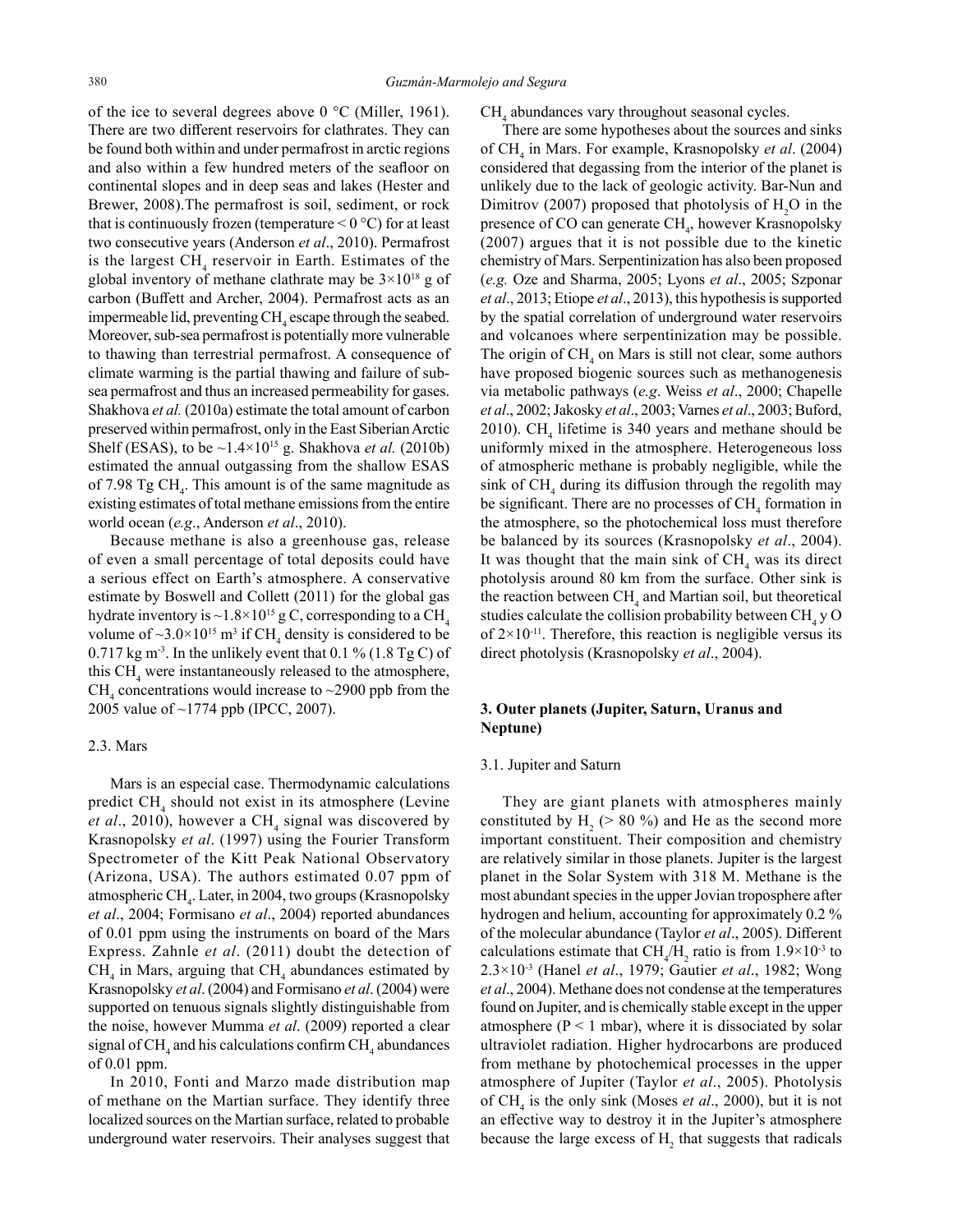like  $CH_3$ , byproducts of the CH<sub>4</sub> photolysis, react with the H radical reforming  $CH_4$  (McNesby, 1969). Saturn is the second largest planet in our solar system. Observations from the Cassini spacecraft suggest mole fractions of  $CH<sub>4</sub>$ of  $4.7 \times 10^{-3}$  (Fletcher *et al.*, 2009). The chemistry of CH<sub>4</sub> in Saturn is similar to Jupiter.

#### 3.2. Uranus and Neptune

The only known photochemically active volatile in the atmosphere of Uranus is methane. From observations of the Ultraviolet Spectrometer in the Voyager spacecraft, the calculated abundance for  $CH_4$  is  $10^4$  near 0.1 mbar. Other species normally present in the atmospheres of Jupiter and Saturn are not likely to be gaseous in the photolytic regime of the upper troposphere and stratosphere of Uranus due to the low tropopause temperature (Atreya *et al*., 1991). The stratospheric  $CH<sub>4</sub>$  is photolyzed forming acetylene, methyl-acetylene, ethane, and ethylene (Orton *et al*., 1987; Bézard *et al*., 1991; Schulz *et al*., 1999; Meadows *et al*., 2008). However, CH<sub>4</sub> photolysis is relatively inefficient on Uranus. Only 10 to 15  $\%$  of CH<sub>4</sub> molecules, which absorb ultraviolet photons, produce higher hydrocarbons resulting in a loss rate of  $6 \times 10^6$  CH<sub>4</sub> molecules cm<sup>-2</sup> s<sup>-1</sup> at the equator. For comparison, the loss rate on Jupiter is 30 % (Atreya *et al*., 1991).

In Neptune, the mixing ratios of methane suggested by photochemical models is  $\sim$ 2 % at pressures > 0.1 bars (*e.g.*, Baines *et al*., 1995), but there is evidence from remote observations that its abundance may be up to 4 % at P > 3.3 bars (Karkoschka and Tomasko, 2011). At lower pressures, methane is not homogenously distributed at all latitudes. The expected mixing ratio at the mean temperature of Neptune's tropopause ( $\sim$ 52 K) is  $\sim$ 5×10<sup>-5</sup> but values of  $(1.5 \pm 0.2) \times 10^{-3}$  have been derived from Herschel-PACS observations (Lellouch *et al*., 2010). This is consistent with the hypothesis that  $CH<sub>4</sub>$  leaking through the warm south polar tropopause  $(62 - 66 \text{ K})$  is globally redistributed by stratospheric motion (Fletcher *et al*., 2010). Voyager 2 observed Neptune's atmosphere. Their images show that Neptune contains clouds of methane ice (Smith *et al*., 1989). Similar to Uranus,  $CH<sub>4</sub>$  is photolyzed in the stratosphere, producing hydrocarbons like acetylene and ethane (Romani and Atreya, 1989; Romani *et al*., 1993).

# **4. Methane in small bodies**

#### 4.1. Pluto

Pluto's atmosphere is the result of the sublimation of superficial ices, in consequence, it is expected that the atmosphere is in vapor-pressure equilibrium with the surface (*e.g*., Young *et al*., 1997). Owen *et al*. (1993) estimated that the surface contains 1.5 % of solid CH<sub>4</sub>. Later, Young *et al*. (1997) detected gaseous methane in Pluto for the first time,

calculating a partial pressure of 0.072 µbar. In 2008 and 2012 this body was observed using the CRIRES instrument in the Very Large Telescope (VLT) to constrain the spatial and vertical distribution of methane in Pluto's atmosphere (Lellouch *et al*., 2015). From these observations, the calculated methane-mixing ratio is 0.44 % with negligible longitudinal variations. Because Pluto has not yet been observed with any spacecraft, all its parameters have been inferred using instruments on the ground. In 2015, the mission New Horizons will be able to characterize the surface and atmosphere of Pluto and its satellite, Charon.

#### 4.2. Triton

The Voyager 2 spacecraft observed Triton (Neptune's largest moon) in 1989 and it has been later studied using instruments on Earth's surface and the Hubble Space Telescope (Buratti *et al*., 2011 and references therein). Similar to Pluto, its atmosphere is the result of the sublimation of the more volatile ices on its surface. The surface of Triton contains approximately  $0.05 \%$  CH<sub>4</sub> in ices (Tyler *et al*., 1989; Cruikshank *et al*., 1993) and its atmospheric mixing ratio was calculated to be 10-4 from the Voyager observations (Tyler *et al*., 1989) and confirmed by the VLT/CRIRES instrument (Lellouch *et al*., 2011).

#### 4.3. Titan

Titan is the largest moon of Saturn. Its bulk composition has nearly equal mass fractions of silicates and ices (Grasset *et al.*, 2000). Titan's atmosphere is mainly composed by  $N_2$ , with 5 % of CH<sub>4</sub> near to surface (Tobie *et al.*, 2006). Methane was likely to be present in the materials that built Titan and is possible that cometary impacts were a significant source in the far past (*e.g.* Tobie *et al*., 2006; Mousis *et al*., 2009). Present abundances of  $CH_4$  have not been possible to explain, because it is photochemically active in the atmosphere and requires a constant replenishment over geologic time scales (Davies *et al*., 2013). Liquid filled basins in the polar regions of Titan (Stofan *et al*., 2007; Turtle *et al*., 2009) composed by methane mixed with ethane (Brown *et al*., 2008) and a number of other organic species (Cordier *et al*., 2010) were identified using Cassini spacecraft observations.

In 2005, the Huygens spacecraft descended to the surface of Titan measuring in situ the  $\text{CH}_4$  mole fraction when it descended. Huygens found that the  $\text{CH}_4$  mole fraction is relatively constant in the stratosphere; it increases between 32 and 8 km, and remains constant near the surface (Atreya *et al*., 2006). Titan has pressures and temperatures near to the methane triple-point, for this reason the  $\mathrm{CH}_4$  can evaporate from the surface to atmosphere, where it can condense and rain, forming a CH<sub>4</sub> cycle similar to water on Earth (Roe, 2009; Lunine, 2012).

Mathematical models based on the Voyager's measurements suggest that the lifetime of  $\text{CH}_4$  is from 10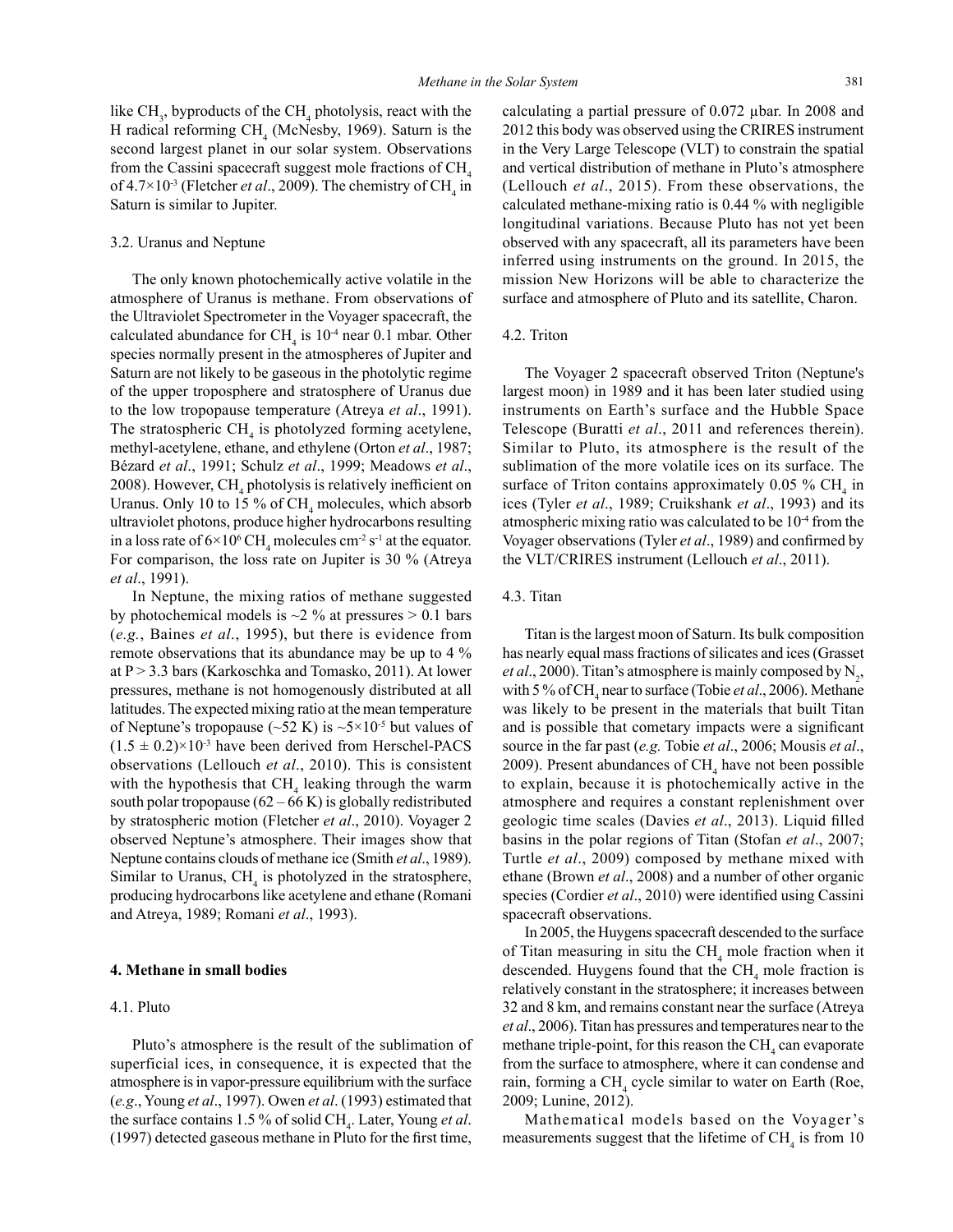to 100 millions of years (*e.g*. Yung *et al*., 1984; Lara *et al*., 1996; Lebonnois *et al*., 2001; Wilson and Atreya, 2004). In the stratosphere CH<sub>4</sub> is photolized to CH<sub>3</sub>, CH<sub>2</sub> or CH, forming ethane, propane, and benzene (Strobel, 1974). There are not reactions to generate  $\text{CH}_4$  in the Titan's atmosphere, so it is proposed that  $\mathrm{CH}_4$  may come from clathrates formed in the subnebula that originated the satellite (Mousis *et al*., 2002, Davies *et al*., 2013). Other authors proposed the activity of bacteria as a likely CH<sub>4</sub> source (*e.g.* McKay and Smith, 2005; Schulze-Makuch and Grinspoon, 2005), nevertheless there is not evidence about it (Atreya *et al*., 2006). Another possibility is the serpentinization (Niemann *et al*., 2005) but according to Mousis *et al*. (2009) this source of methane is not able to reproduce the deuterium over hydrogen (D/H) ratio observed at present in methane in its atmosphere.

# 4.4. Comets

These icy bodies have been studied with flyby missions and ground infrared and radio observations. Methane is a primary volatile in comets, this means that it is stored as ice in the cometary nucleus and released as gas into the coma. This compound has been detected in eleven comets and its abundance relative to water ranges from ~0.4 % to 2 % (Allen *et al*., 1988; Drapatz *et al*., 1987; Mumma *et al*., 1996; Bockelée-Morvan *et al*., 2000; Gibb *et al*., 2003; Mumma and Charnley, 2011).

## **5. Final comments**

The study of methane is relevant to understand the process of synthesis and distribution of organic molecules during the formation of the Solar System. On potentially habitable planets around other stars its presence maybe the result of geological or biological activity. The bodies of our Solar System, especially Earth, serve as benchmarks for understanding the origin, sources and reservoirs of this compound to identify possible inhabitable worlds around other stars.

#### **Acknowledgements**

We acknowledge the support of the project PAPIIT IN119709-3.

#### **References**

- Allen, M., Delitsky, M., Huntress, W., Yung, Y., Ip, W.H., 1988, Evidence for methane and ammonia in the coma of comet P/Halley: Astronomy and Astrophysics, 187, 502–512.
- Anderson, B., Bartlett, K., Frolking, S., Hayhoe, K., Jenkins, J., Salas, W., 2010, Methane and Nitrous Oxide Emissions from Natural Sources:

Washington, D.C., United States Environmental Protection Agency (EPA), EPA 430-R-10-001, 194 p.

- Atreya, S.K., Adams, E.Y., Niemann, H.B., Demick-Montelara, J.E., Owen, T.C., Fulchignoni, M., Ferri, F., Wilson, E.H., 2006, Titan's methane cycle: Planetary and Space Science, 54, 1177–1187.
- Atreya, S.K., Sandel, B.R., Romani, P.N., 1991, Photochemistry and Vertical Mixing, *in* Bergstralh, J. (Ed.), Uranus, University of Arizona Press, Tucson, Arizona, 110–146.
- Baines, K.H., Mickelson, M.E., Larson, L.E., Ferguson, D.W., 1995, The abundances of methane and ortho/para hydrogen on Uranus and Neptune: Implications of New Laboratory 4-0  $H_2$  quadrupole line parameters: Icarus, 114, 328–340.
- Bar-Nun, A., Dimitrov, V., 2007, Methane on Mars: A product of  $H_2O$ photolysis in the presence of CO: Icarus, 188, 543–545.
- Bézard, B., Romani, P.N., Conrath, B.J., Maguire, W.C., 1991, Hydrocarbons in Neptune's stratosphere from Voyager infrared observations: Journal of Geophysical Research, 96, 18961–18975.
- Bockelée-Morvan, D., Lis, D.C., Wink, J.E., Despois, D., Crovisier, J., Bachiller, R., Benford, D. J., Biver, N., Colom, P., Davies, J. K., Gérard, E., Germain, B., Houde, M., Mehringer, D., Moreno, R., Paubert, G., Phillips, T. G., Rauer, H, 2000, New molecules found in comet C/1995 O1 (Hale-Bopp), Investigating the link between cometary and interstellar material: Astronomy and Astrophysics, 353, 1101–1114.
- Boswell, R., Collett, T.S., 2011, Current perspectives on gas hydrate resources: Energy and Environmental Science, 4, 1206–1215.
- Broadfoot, A.L., Kumar, S., Belton, M.J.S., McElroy, M.B., 1974, Mercury's Atmosphere from Mariner 10: Preliminary Results: Science, 185, 166–169.
- Brook, E., Sowers, T., Orchardo, J., 1996, Rapid variations in atmospheric methane concentration during the past 110000 years: Science, 273, 1087–1091.
- Brown, R.H., Soderblom, L.A., Soderblom, J.M., Clark, R.N., Jaumann, R., Barnes, J.W., Sotin, C., Buratti, B., Baines, K.H., Nicholson, P.D., 2008, The identification of liquid ethane in Titan's Ontario Lacus: Nature, 454, 607–610.
- Buffett, B., Archer, D., 2004, Global inventory of methane clathrate: sensitivity to changes in the deep ocean: Earth and Planetary Science Letters 227, 185–199.
- Buford, P.P, 2010, Microbial life in Martian ice: A biotic origin of methane on Mars?: Planetary and Space Science, 58, 1199–1206.
- Buratti, B.J., Bauer, J.M., Hicks, M.D., Hillier, J.K., Verbiscer, A., Hammel, H., Schmidt, B., Cobb, B., Herbert, B., Garsky, M., Ward, J., Foust, J., 2011, Photometry of Triton 1992–2004: Surface volatile transport and discovery of a remarkable opposition surge: Icarus, 212, 835–846.
- Chapelle, F.H., O'Neill, K., Bradley, P.M., Methé, B.A., Ciufo, S.A., Knobel, L.L., Lovley, D.R., 2002, A hydrogen-based subsurface microbial community dominated by methanogens: Nature, 415, 312–315.
- Chappellaz, J., Barnola, J., Raynaud, D., Korotkevich, Y., Lorius, C., 1990, Ice-core record of atmospheric methane over the past 160000 years: Nature, 345, 127–131.
- Cloutier, P.A., 2007, Comparative planetology: History of water in the inner solar system: The Leading Edge, 26, 1308–1311.
- Cordier, D., Mousis, O., Lunine, J.I., Lebonnois, S., Lavvas, P., Lobo, L.Q., Ferreira, A.G.M., 2010, About the Possible Role of Hydrocarbon Lakes in the Origin of Titan's Noble Gas Atmospheric Depletion: The Astrophysical Journal Letters, 721, L117–L120.
- Cruikshank, D.P., Roush, T.L., Owen, T.C., Geballe, T.R., de Bergh, C., Schmitt, B., Brown, R. H., Bartholomew, M.J., 1993, Ices on the Surface of Triton: Science, 261, 742–745.
- Davies, A.G., Sotin, C., Choukroun, M., Matson, D.L., Johnson, T.V., 2013, Methane Clathrate Destabilisation by Heat from Lava Flows: Implications for Supplying Titan's Atmospheric Methane in 44th Lunar and Planetary Science Conference: The Woodlands, Texas, LPI Contribution No. 1719, 1681 p.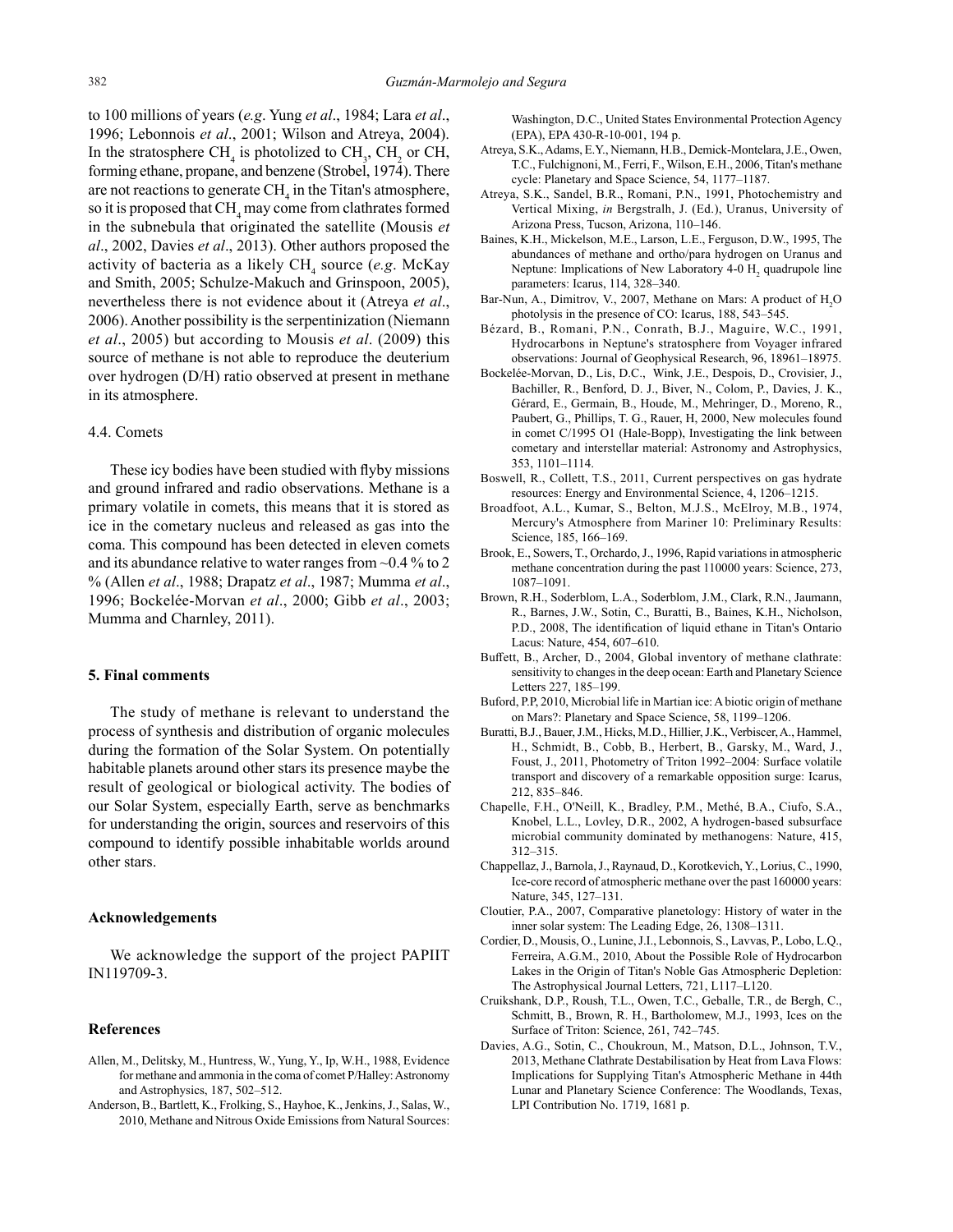- Dlugokencky, E.J., Houweling, S., Bruhwiler, L., Masarie, K.A., Lang, P.M., Miller, J.B., Tans, P. P., 2003, Atmospheric methane levels off: Temporary pause or a new steady-state?: Geophysical Research Letters, 30, 1992, doi:10.1029/2003GL018126.
- Donahue, T.M., Hodges, R.R., 1993, Venus methane and water: Geophysical Research Letters, 20, 591–594.
- Drapatz, S., Larson, H.P., Davis, D.S., 1987, Search for Methane in Comet Halley: Astronomy and Astrophysics, 187, 497–501.
- Etiope, G., Ehlmann, B.L., Schoell, M., 2013, Low temperature production and exhalation of methane from serpentinized rocks on Earth: A potential analog for methane production on Mars: Icarus, 224, 276–285.
- Fletcher, L.N., Drossart, P., Burgdorf, M., Orton, G.S., Encrenaz, T., 2010, Neptune's atmospheric composition from AKARI infrared spectroscopy: Astronomy and Astrophysics, 514, A17, doi: 10.1051/0004-6361/200913358.
- Fletcher, L.N., Orton, G.S., Teanby, N.A., Irwin, P.G.J., Bjoraker, G.L., 2009, Methane and its isotopologues on Saturn from Cassini/CIRS observations: Icarus, 199, 351–367.
- Fonti, S., Marzo, G.A., 2010, Mapping the methane on Mars: Astronomy and Astrophysics, 512, A51, doi: 10.1051/0004-6361/200913178.
- Formisano, V., Atreya, S., Encrenaz, T., Ignatiev, N., Giuranna, M., 2004, Detection of Methane in the Atmosphere of Mars: Science, 306, 1758–1761.
- Fukuzaki, S., Nishio, N., Nagai, S., 1990, Kinetics of the methanogenic fermentation of acetate: Applied and Environmental Microbiology, 56 (10), 3158–3163.
- Gautier, D., Bezard, B., Marten, A., Baluteau, J.P., Scott, N., Chedin, A., Kunde, V., Hanel, R., 1982, The C/H ratio in Jupiter from the Voyager infrared investigation: Astrophysical Journal, 257, 901–912.
- Gibb, E.L., Mumma, M.J., dello Russo, N., DiSanti, M.A., Magee-Sauer, K., 2003, Methane in Oort cloud comets: Icarus, 165, 391–406.
- Gibson, E.K. Jr., 1977, Production of simple molecules on the surface of Mercury: Physics of the Earth and Planetary Interiors, 15, 303–312.
- Grasset, O., Sotin, C., Deschamps, F., 2000, On the internal structure and dynamics of Titan: Planetary and Space Science, 48, 617–636.
- Hanel, R., Conrath, B., Flasar, M., Kunde, V., Lowman, P., Maguire, W., Pearl, J., Pirraglia, J., Samuelson, R., Gautier, D., Gierasch, P., Kumar, S., Ponnamperuma, C., 1979, Infrared observations of the Jovian system from Voyager 1: Science, 204, 972–976.
- Hester, K.C., Brewer, P.G., 2008, Clathrate Hydrates in Nature: The Annual Review of Marine Science, 1, 303–327.
- Houghton, J., 2005, Global warming: Reports on Progress in Physics, 68, 1343–1403.
- Houweling, S., Röckmann, T., Aben, I., Keppler, F., Krol, M., Meirink, J.F., Dlugokencky, E.J., Frankenberg, C., 2006, Atmospheric constraints on global emissions of methane from plants: Geophysical Research Letters, 33, L15821, doi:10.1029/2006GL026162.
- Intergovernmental Panel on Climate Change (IPCC), 2007, Climate Change 2007: The Physical Science Basis: New York, NY, Cambridge University Press, 1009 p.
- Jakosky, B.M., Nealson, K.H., Bakermans, C., Ley, R.E., Mellon, M.T., 2003, Subfreezing activity of microorganisms and the potential habitability of Mars' polar regions: Astrobiology, 3, 343–350.
- Karkoschka, E., Tomasko, M.G., 2011, The haze and methane distributions on Neptune from HST–STIS spectroscopy: Icarus, 211, 780–797.
- Kasting, J.F., Siefert, J.L., 2002, Life and the evolution of Earth's atmosphere: Science, 296, 1066–1068.
- Krasnopolsky, V.A., 2007, Comment on "Methane on Mars: A product of H2 O photolysis in the presence of CO" by A. Bar-Nun and V. Dimitrov: Icarus, 188, 540–542.
- Krasnopolsky, V.A., Bjoraker, G.L., Mumma, M.J., Jennings, D.E., 1997, High-resolution spectroscopy of Mars at 3.7 and 8 μm: a sensitive search for  $H_2O_2$ ,  $H_2CO$ , HCl, and CH<sub>4</sub>, and detection of HDO: Journal of Geophysical Research, 102, 6525–6534.
- Krasnopolsky, V.A., Maillard, J.P., Owen, T.C., 2004, Detection of methane in the Martian atmosphere: evidence for life? Icarus, 172, 537–547.
- Kvenvolden, K.A., 1993, Gas hydrates-geological perspective and global

change: Reviews of Geophysics, 31, 173–188.

- Lara, L.M., Lellouch, E., Lopez-Moreno, J., Rodrigo, R., 1996, Vertical distribution of Titan's atmospheric neutral constituents: Journal of Geophysical Research, 101, 23261–23283.
- Lebonnois, S., Toublanc, D., Hourdin, F., Rannou, P., 2001, Seasonal variations of Titan's atmospheric composition: Icarus 152, 384–406.
- Legrand, M., Lorius, C., Barkov, N., Petrov, V., 1988, Vostok Ant-arctic ice core: atmospheric chemistry changes over the last climatic cycle (160000 years): Atmospheric Environment, 22, 317–331.
- Lelieveld, J., Crutzen, P.J., Dentener, F.J., 1998, Changing concentration, lifetimes and climate forcing of atmospheric methane: Tellus B, 50, 128–150.
- Lellouch, E., de Bergh, C., Sicardy, B., Forget, F., Vangvichith, M., Käufl, H.-U., 2015, Exploring the spatial, temporal, and vertical distribution of methane in Pluto's atmosphere: Icarus, 246, 268–278.
- Lellouch, E., de Bergh, C., Sicardy, B., Käufl, H.-U., Smette, A., 2011, The Tenuous Atmospheres of Pluto and Triton Explored by CRIRES on the VLT: The Messenger, 145, 20–23.
- Lellouch, E., Hartogh, P., Feuchtgruber, H., Vandenbussche, B., de Graauw, T., Moreno, R., Jarchow, C., Cavalié, T., Orton, G., Banaszkiewicz, M., Blecka, M.I., Bockelée-Morvan, D., Crovisier, J., Encrenaz, T., Fulton, T., Küppers, M., Lara, L.M., Lis, D.C., Medvedev, A.S., Rengel, M., Sagawa, H., Swinyard, B., Szutowicz, S., Bensch, F., Bergin, E., Billebaud, F., Biver, N., Blake, G.A., Blommaert, J.A.D.L., Cernicharo, J., Courtin, R., Davis, G.R., Decin, L., Encrenaz, P., Gonzalez, A., Jehin, E., Kidger, M., Naylor, D., Portyankina, G., Schieder, R., Sidher, S., Thomas, N., de Val-Borro, M., Verdugo, E., Waelkens, C., Walker, H., Aarts, H., Comito, C., Kawamura, J.H., Maestrini, A., Peacocke, T., Teipen, R., Tils, T., Wildeman, K., 2010, First results of Herschel-PACS observations of Neptune: Astronomy and Astrophysics, 518, L152, doi: 10.1051/0004-6361/201014600.
- Levine, J.S., Rinsland, C.P., Tennille, G.M., 1985, The photochemistry of methane and carbon monoxide in the troposphere in 1950 and 1985: Nature, 318, 254–257.
- Levine, J.S., Summers, M.E., Ewell, M., 2010, Methane on Mars: Thermodynamic Equilibrium and Photochemical Calculations. Astrobiology Science Conference 2010: Evolution and Life: Surviving Catastrophes and Extremes on Earth and Beyond, Contribution No. 1538, 5267 p.
- Loulergue, L., Schilt, A., Spahni, R., Masson-Del-Motte, V., Blunier, T., Lemieux, B., Barnola, J. M., Raynaud, D., Stocker, T., Chappellaz, J., 2008, Orbital and millennial-scale features of atmospheric  $CH<sub>4</sub>$ over the past 800000 years: Nature, 453, 383–386.
- Lunine, J.I., 2012, The hydrologic cycle on Saturn's moon, Titan: Memorie della Societa Astronomica Italiana Supplement, 19, 75–80.
- Lyons, J.R., Manning, C., Nimmo, F., 2005, Formation of methane on Mars by fluid-rock interaction in the crust: Geophysical Research Letters, 32, L13201, doi: 10.1029/2004GL022161.
- Mahajan, D., Taylor, C.E., Mansoori, G.A., 2007, An introduction to natural gas hydrate/clathrate: The major organic carbon reserve of the Earth: Journal of Petroleum Science and Engineering, 56, 1–8.
- McKay, C.P., Smith, H.D., 2005, Possibilities for methanogenic life in liquid methane on the surface of Titan: Icarus 178, 274–276.
- McNesby, J.R., 1969, The photochemistry of Jupiter above 1000 Å: Journal of the Atmospheric Sciences, 26, 594–599.
- Meadows, V., Orton, G., Liang, M.C., Yung, Y., van Cleve, J., Burgdorf, M., Crisp, D., Houck, J., 2008, First Spitzer observations of Neptune: Detection of new hydrocarbons: Icarus, 197, 585–589.
- Miller, S.L., 1961, The occurrence of gas hydrates in the Solar System: Proceedings of the National Academy of Sciences, 47, 1798–1808.
- Moses, J.I., Bézard, B., Lellouch, E., Gladstone, G.R., Feuchtgruber, H., Allen, M., 2000, Photochemistry of Saturn's Atmosphere. I. Hydrocarbon Chemistry and Comparisons with ISO Observations: Icarus, 143, 244–298.
- Mousis, O., Gautier, D., Bockelee-Morvan, D., 2002, Turbulent model of the Saturn subnebula: implications for the origin of methane in Titan's atmosphere: Icarus, 156, 162–175.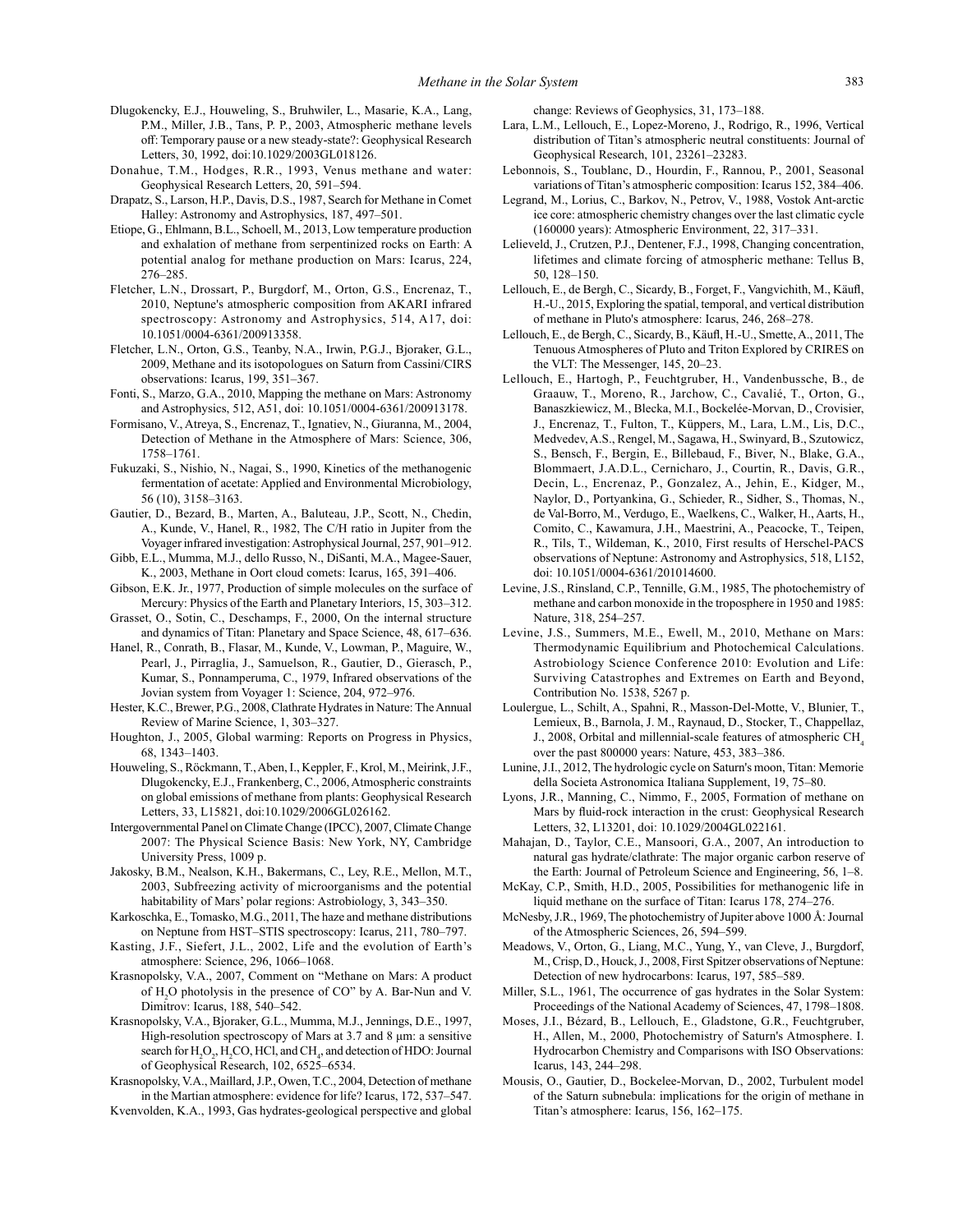- Mousis, O., Lunine, J.I.; Pasek, M., Cordier, D., Waite, J.H., Mandt, K.E.; Lewis, W.S., Nguyen, M.-J., 2009, A primordial origin for the atmospheric methane of Saturn's moon Titan: Icarus, 204, 749–751.
- Mumma, M.J., Charnley, S.B., 2011, The chemical composition of comets—Emerging taxonomies and natal heritage: Astronomy and Astrophysics, 49 (1), 471–524.
- Mumma, M.J., Disanti, M.A., dello Russo, N., Fomenkova, M., Magee-Sauer, K., Kaminski, C.D., Xie, D.X., 1996, Detection of Abundant Ethane and Methane, Along with Carbon Monoxide and Water, in Comet C/1996 B2 Hyakutake: Evidence for Interstellar Origin, Science, 272, 1310–1314.
- Mumma, M.J., Villanueva, G.L., Novak, R.E., Hewagama, T., Bonev, B.P., DiSanti, M.A., Mandell, A.M., Smith, M.D., 2009, Strong Release of Methane on Mars in Norhtern Summer 2003: Science, 323, 1041–1045.
- Neumann, G.A., Cavanaugh, J.F., Sun, X., Mazarico, E.M., Smith, D.E., Zuber, M.T., Mao, D., Paige, D.A., Solomon, S.C., Ernst, C.M., Barnouin, O.S., 2013, Bright and Dark Polar Deposits on Mercury: Evidence for Surface Volatiles: Science, 339, 296–300.
- Niemann, H.B., Kasprzak, W.T., Hedin, A.E., Hunten, D.M., Spencer, N.W., 1980, Mass spectrometric measurements of the neutral gas composition of the thermosphere and exosphere of Venus: Journal of Geophysical Research: Space Physics, 85 (A13), 7817–7827.
- Niemann, H.B., Atreya, S.K., Bauer, S.J., Carignan, G.R., Demick, J.E., Frost, R.L., Gautier, D., Haberman, J.A., Harpold, D.N., Hunten, D.M., Israel, G., Lunine, J.I., Kasprzak, W.T., Owen, T.C., Paulkovich, M., Raulin, F., Raaen, E., Way, S.H., 2005, The abundances of constituents of Titan's atmosphere from the GCMS on the Huygens probe: Nature, 438, 779–784.
- Orton, G.S., Aitken, D.K., Smith, C., Roche, P.F., Caldwell, J., Snyder, R., 1987, The spectra of Uranus and Neptune at 8-14 and 17-23 microns: Icarus, 70, 1–12.
- Otroshchenko, V.A., Surkov, Y.A., 1974, The possibility of organic molecule formation in the Venus atmosphere: Origins of Life, 5, 487–490.
- Owen, T.C., Roush, T.L., Cruikshank, D.P., Elliot, J.L., Young, L.A., de Bergh, C., Schmitt, B., Geballe, T.R., Brown, R.H., Bartholomew, M.J., 1993, Surface ices and the atmospheric composition of Pluto: Science, 261, 745–748.
- Oyama, V.I., Carle, G.C., Woeller, F., Pollack, J.B., Reynolds, R.T., Craig, R.A., 1980, Pioneer Venus Gas Chromatography of the Lower Atmosphere of Venus: Journal of Geophysical Research, 85, 7891–7902.
- Oze, C., Sharma, M., 2005, Have olivine, will gas: Serpentinization and the abiogenic production of methane on Mars: Geophysical Research Letters, 32, L10203, doi: 10.1029/2005GL022691.
- Paige, D.A., Siegler, M.A., Harmon, J.K., Neumann, G.A., Mazarico, E.M., Smith, D.E., Zuber, M.T., Harju, E., Delitsky, M.L., Solomon, S.C., 2013, Thermal Stability of Volatiles in the North Polar Region of Mercury: Science, 339, 300–303.
- Petit, J., Jouzel, J., Raynaud, D., Barkov, N., Barnola, J.-M., Basile, I., Bender, M., Chappellaz, J., Davis, M., Delaygue, G., Del-Motte, M., Kotlyakov, V., Legrand, M., Lipenkov, V., Lorius, C., Pepin, L., Ritz, C., Saltzman, E., Stievenard, M., 1999, Climate and atmospheric history of the past 420000 years from the Vostok ice core, Antarctica: Nature, 399, 429–436.
- Potter, A., Morgan, T., 1985, Discovery of sodium in the atmosphere of Mercury: Science, 229, 651–653.
- Potter, A., Morgan, T., 1986, Potassium in the atmosphere of Mercury: Icarus, 67, 336–340.
- Raynaud, D., Jouzel, J., Barnola, J., Chapellaz, J., Delmas, R., Lorius, C., 1993, The ice record of greenhouse gases: Science, 259, 926–934.
- Roe, H.G., 2009, Titan's Methane Weather: Annual Review of Earth and Planetary Sciences, 40, 355–382.
- Rohrer, F., Berresheim, H., 2006, Strong correlation between levels of tropospheric hydroxyl radicals and solar ultraviolet radiation: Nature, 442, 184–187.
- Romani, P.N., Atreya, S.K., 1989, Stratospheric aerosols from CH<sub>4</sub> photochemistry on Neptune: Geophysical Research Letters, 16,

941–944.

- Romani, P.N., Bishop, J., Bezard, B., Atreya, S., 1993, Methane photochemistry on Neptune - Ethane and acetylene mixing ratios and haze production: Icarus, 106, 442–463.
- Sagan, C., Thompson, W.R., Carlson, R., Gurnett, D., Hord, C., 1993, A search for life on Earth from the Galileo spacecraft: Nature, 365, 715–721.
- Schulz, B., Encrenaz, Th., Bézard, B., Romani, P.N., Lellouch, E., Atreya, S.K., 1999, Detection of  $C_2H_4$  in Neptune from ISO/PHT-S observations: Astronomy and Astrophysics, 350, L13–L17.
- Schulz, H., 1999, Short history and present trends of Fischer–Tropsch synthesis: Applied Catalysis A. General, 186 (1–2), 3–12.
- Schulze-Makuch, D., Grinspoon, D.H., 2005, Biologically enhanced energy and carbon cycling on Titan?: Astrobiology, 5, 560–567.
- Shakhova, N., Semiletov, I., Leifer, I., Salyuk, A., Rekant, P., Kosmach, D., 2010a, Geochemical and geophysical evidence of methane release over the East Siberian Arctic Shelf: Journal of Geophysical Research, 115, C08007, doi:10.1029/2009JC005602.
- Shakhova, N., Semiletov, I., Leifer, I., Salyuk, A., Yusupov, V., Kosmach, D., Gustafsson, O., 2010b, Extensive Methane Venting to the Atmosphere from Sediments of the East Siberian Arctic Shelf: Science, 327, 1246–1250.
- Smith, B.A., Soderblom, L.A., Banfield, D., Barnet, C., Beebe, R.F., Bazilevskii, A.T., Bollinger, K., Boyce, J.M., Briggs, G.A., Brahic, A., 1989, Voyager 2 at Neptune - Imaging science results: Science, 246, 1422–1449.
- Spahni, R., Chappellaz, J., Stocker, T.F., Loulergue, L., Hausammann, G., Kawamura, K., Flückiger, J., Schwander, J., Raynaud, D., Masson-Del-Motte, V., Jouzel, J., 2005, Atmospheric methane and nitrous oxide of the Late Pleistocene from Antarctic ice cores: Science, 310, 1317–1321.
- Stofan, E.R., Elachi, C., Lunine, J.I., Lorenz, R.D., Stiles, B., Mitchell, K.L., Ostro, S., Soderblom, L., Wood, C., Zebker, H., Wall, S., Janssen, M., Kirk, R., Lopes, R., Paganelli, F., Radebaugh, J., Wye, L., Anderson, Y., Allison, M., Boehmer, R., Callahan, P., Encrenaz, P., Flamini, E., Francescetti, G., Gim, Y., Hamilton, G., Hensley, S., Johnson, W.T.K., Kelleher, K., Muhleman, D., Paillou, P., Picardi, G., Posa, F., Roth, L., Seu, R., Shaffer, S., Vetrella, S., West, R., 2007, The lakes of Titan: Nature, 445, 61–64.
- Strobel, D.F., 1974, The photochemistry in the atmosphere of Titan: Icarus, 21, 466–470.
- Szponar, N., Brazelton, W.J., Schrenk, M.O., Bower, D.M., Steele, A., Morrill, P.L., 2013, Geochemistry of a continental site of serpentinization, the Tablelands Ophiolite, Gros Morne National Park: A Mars analogue: Icarus, 224, 286–296.
- Taylor, F.W., Atreya, S.K., Encrenaz, Th., Hunten, D.M., Irwin, P.G.J., Owen, T.C., 2005, The Composition of the Atmosphere of Jupiter, *in* Bagenal, F., (ed.), Jupiter: Cambridge University Press, Cambridge, 59–78.
- Thauer, R.K., 1998, Biochemistry of Methanogenesis: a Tribute to Marjory Stephenson: Microbiology, 144, 2377–2406.
- Thompson, W. Reid., Murray, B.G.J.P T., Khare, B.N., Sagan, C., 1987, Coloration and darkening of methane clathrate and other ices by charged particle irradiation: Applications to the outer solar system: Journal of Geophysical Research, 92, 14933–14947.
- Tobie, G., Lunine, J.I., Sotin, C., 2006, Episodic outgassing as the origin of atmospheric methane on Titan: Nature, 440, 61–64.
- Turtle, E.P., Perry, J.E., McEwen, A.S., Del Genio, A.D., Barbara, J., West, R.A., Dawson, D.D., Porco, C.C., 2009, Cassini imaging of Titan's high-latitude lakes, clouds, and south-polar surface changes: Geophysical Research Letters, 36, L02204, doi:10.1029/2008GL036186.
- Tyler, G.L., Sweetnam, D.N., Anderson, J.D., Borutzki, S.E., Campbell, J.K., Kursinski, E.R., Levy, G.S., Lindal, G.F., Lyons, J.R., Wood, G.E., 1989, Voyager radio science observations of Neptune and Triton: Science, 246, 1466–1473.
- Varnes, E.S., Jakosky, B.M., McCollom, T.M., 2003, Biological potential of Martian hydrothermal systems: Astrobiology, 3, 407–414.